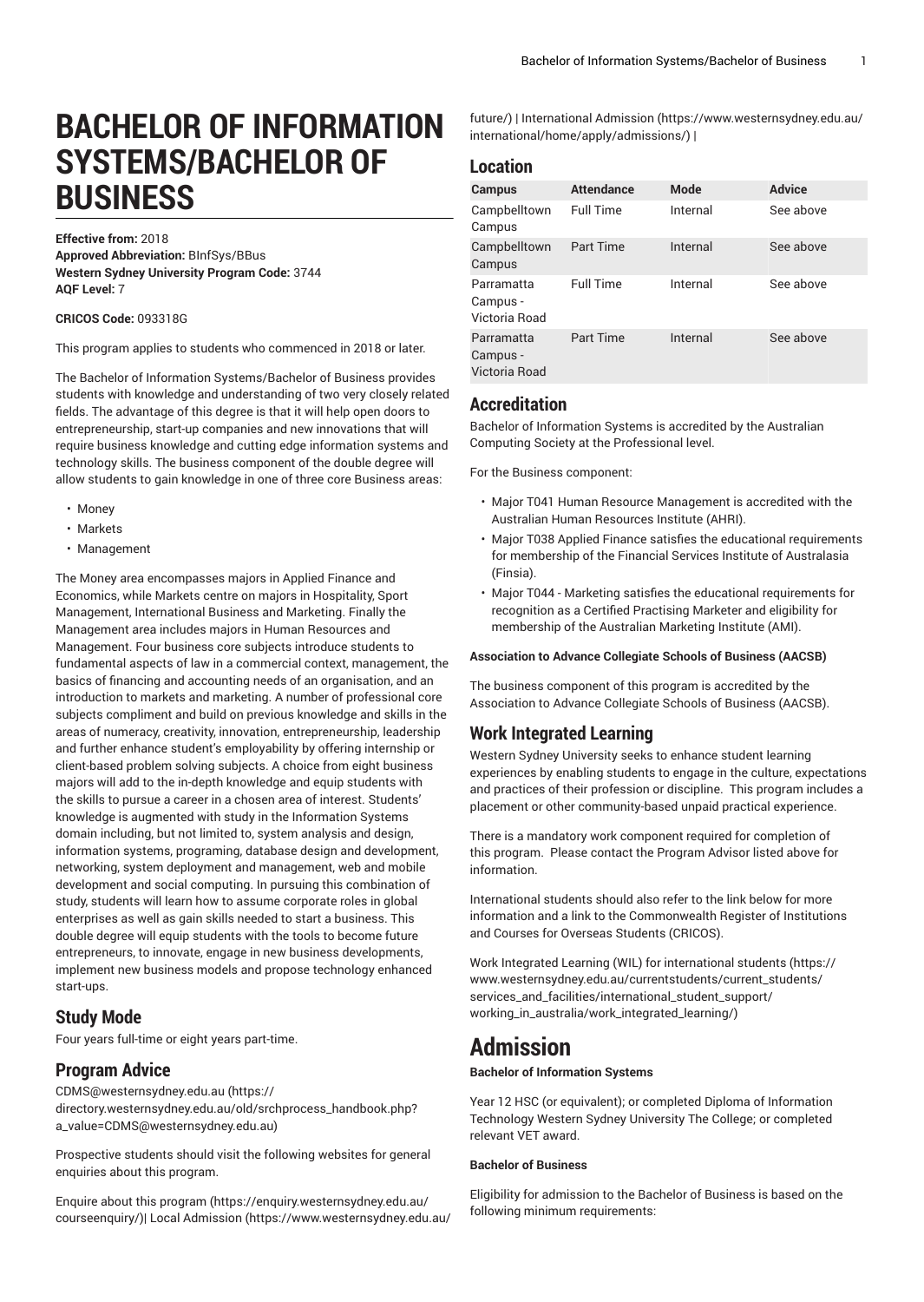• Year 12 HSC (or equivalent); or completed Diploma of Business Western Sydney University The College; or completed relevant VET award.

#### **Additional Information**

Assumed Knowledge: Mathematics and any two units of English. Students unable to demonstrate sufficient levels of achievement in mathematics will be required to use the elective unit to increase their mathematical aptitude. This will not lengthen the period of study.

Applications from Australian and New Zealand citizens and holders of permanent resident visas may be made via the Universities Admissions Centre (UAC) or directly through the Western Portal. Use the links below to apply via UAC or Western Sydney University. Applications made directly to Western Sydney do not have an application fee.

### <http://www.uac.edu.au/> <https://westernsydney.uac.edu.au/ws/>

Applicants who have undertaken studies overseas may have to provide proof of proficiency in English. Local applicants who are applying through the Universities Admissions Centre (UAC) will find details of minimum English proficiency requirements and acceptable proof on the UAC website. Local applicants applying directly to the University should also use the information provided on the UAC website.

International students currently completing an Australian Year 12 in or outside Australia, an International Baccalaureate in Australia or a New Zealand National Certificate of Educational Achievement (NCEA) level 3 must apply via UAC International.

#### <http://www.uac.edu.au/>

All other International applicants must apply directly to the University via the International Office.

International students applying to the University through the International Office can find details of minimum English proficiency requirements and acceptable proof on their website.

[International Office \(http://www.westernsydney.edu.au/international/\)](http://www.westernsydney.edu.au/international/)

Overseas qualifications must be deemed by the Australian Education International - National Office of Overseas Skills Recognition (AEI-NOOSR) to be equivalent to Australian qualifications in order to be considered by UAC and Western Sydney University.

## **Program Structure**

Students who complete this award will graduate with a Bachelor of Information Systems and a Bachelor of Business, with the Major from the Bachelor of Business component of the program noted on their testamur.

## **Bachelor of Information Systems Requirements**

Students must complete 160 credit points of prescribed Bachelor of Information Systems subjects.

## **Bachelor of Business Requirements**

Students must complete 160 credit points of Bachelor of Business (BBus) subjects and are required to select and complete a major.

Students are required to complete

- Core subjects (40 credit points)
- Professional subjects (40 credit points)
- Major subjects (80 credit point from one primary Business major)

## **Core Subjects**

The four compulsory core subjects that provide students with essential business knowledge are:

| <b>Subject</b>   | Title                                    | <b>Credit</b><br><b>Points</b> |
|------------------|------------------------------------------|--------------------------------|
| <b>LAWS 1001</b> | Enterprise Law                           | 10                             |
| <b>BUSM 1010</b> | <b>Financing Enterprises</b>             | 10                             |
| <b>BUSM 1006</b> | <b>Enterprise Innovation and Markets</b> | 10                             |
| <b>BUSM 1008</b> | Enterprise Leadership                    | 10                             |

#### **Professional Subjects**

The professional subjects provide a focus on careers. Students are required to complete one subject from each of the four key focus areas: numeracy, career planning, innovation, and enterprise engagement, a total of 40 credit points. Students are advised to choose subjects that will support careers in one of three areas:

- Money (for majors in Accounting, Applied Finance, Economics and Property)
- Markets (for majors in Hospitality Management, International Business, Marketing and Sport Management)
- Management (for majors in Human Resource Management and Management)

See the handbook entries for each major for information on the professional subjects that are recommended.

## **Bachelor of Business Majors**

Students are required to complete eight major core subjects from one of the following primary Business majors.

#### **Majors for Careers in Money**

Applied Finance, [Testamur](https://hbook.westernsydney.edu.au/majors-minors/applied-finance-ug-testamur-major/) Major ([https://](https://hbook.westernsydney.edu.au/majors-minors/applied-finance-ug-testamur-major/) [hbook.westernsydney.edu.au/majors-minors/applied-finance-ug](https://hbook.westernsydney.edu.au/majors-minors/applied-finance-ug-testamur-major/)[testamur-major/](https://hbook.westernsydney.edu.au/majors-minors/applied-finance-ug-testamur-major/))

[Economics,](https://hbook.westernsydney.edu.au/majors-minors/economics-ug-testamur-major/) Testamur Major [\(https://hbook.westernsydney.edu.au/](https://hbook.westernsydney.edu.au/majors-minors/economics-ug-testamur-major/) [majors-minors/economics-ug-testamur-major/](https://hbook.westernsydney.edu.au/majors-minors/economics-ug-testamur-major/))

#### **Majors for Careers in Markets**

[International](https://hbook.westernsydney.edu.au/majors-minors/international-business-ug-testamur-major/) Business, Testamur Major ([https://](https://hbook.westernsydney.edu.au/majors-minors/international-business-ug-testamur-major/) [hbook.westernsydney.edu.au/majors-minors/international-business](https://hbook.westernsydney.edu.au/majors-minors/international-business-ug-testamur-major/)[ug-testamur-major/](https://hbook.westernsydney.edu.au/majors-minors/international-business-ug-testamur-major/))

[Marketing,](https://hbook.westernsydney.edu.au/majors-minors/marketing-ug-testamur-major/) Testamur Major ([https://hbook.westernsydney.edu.au/](https://hbook.westernsydney.edu.au/majors-minors/marketing-ug-testamur-major/) [majors-minors/marketing-ug-testamur-major/](https://hbook.westernsydney.edu.au/majors-minors/marketing-ug-testamur-major/))

#### **Majors for Careers in Management**

Human Resource [Management,](https://hbook.westernsydney.edu.au/majors-minors/human-resource-management-ug-testamur-major/) Testamur Major ([https://](https://hbook.westernsydney.edu.au/majors-minors/human-resource-management-ug-testamur-major/) [hbook.westernsydney.edu.au/majors-minors/human-resource](https://hbook.westernsydney.edu.au/majors-minors/human-resource-management-ug-testamur-major/)[management-ug-testamur-major/](https://hbook.westernsydney.edu.au/majors-minors/human-resource-management-ug-testamur-major/))

[Management,](https://hbook.westernsydney.edu.au/majors-minors/management-ug-pg-testamur-major/) Testamur Major ([https://hbook.westernsydney.edu.au/](https://hbook.westernsydney.edu.au/majors-minors/management-ug-pg-testamur-major/) [majors-minors/management-ug-pg-testamur-major/\)](https://hbook.westernsydney.edu.au/majors-minors/management-ug-pg-testamur-major/)

#### **Majors for Careers in Business Analytics**

Business [Analytics,](https://hbook.westernsydney.edu.au/majors-minors/business-analytics-ug-testamur-major/) Testamur Major ([https://](https://hbook.westernsydney.edu.au/majors-minors/business-analytics-ug-testamur-major/) [hbook.westernsydney.edu.au/majors-minors/business-analytics-ug](https://hbook.westernsydney.edu.au/majors-minors/business-analytics-ug-testamur-major/)[testamur-major/](https://hbook.westernsydney.edu.au/majors-minors/business-analytics-ug-testamur-major/))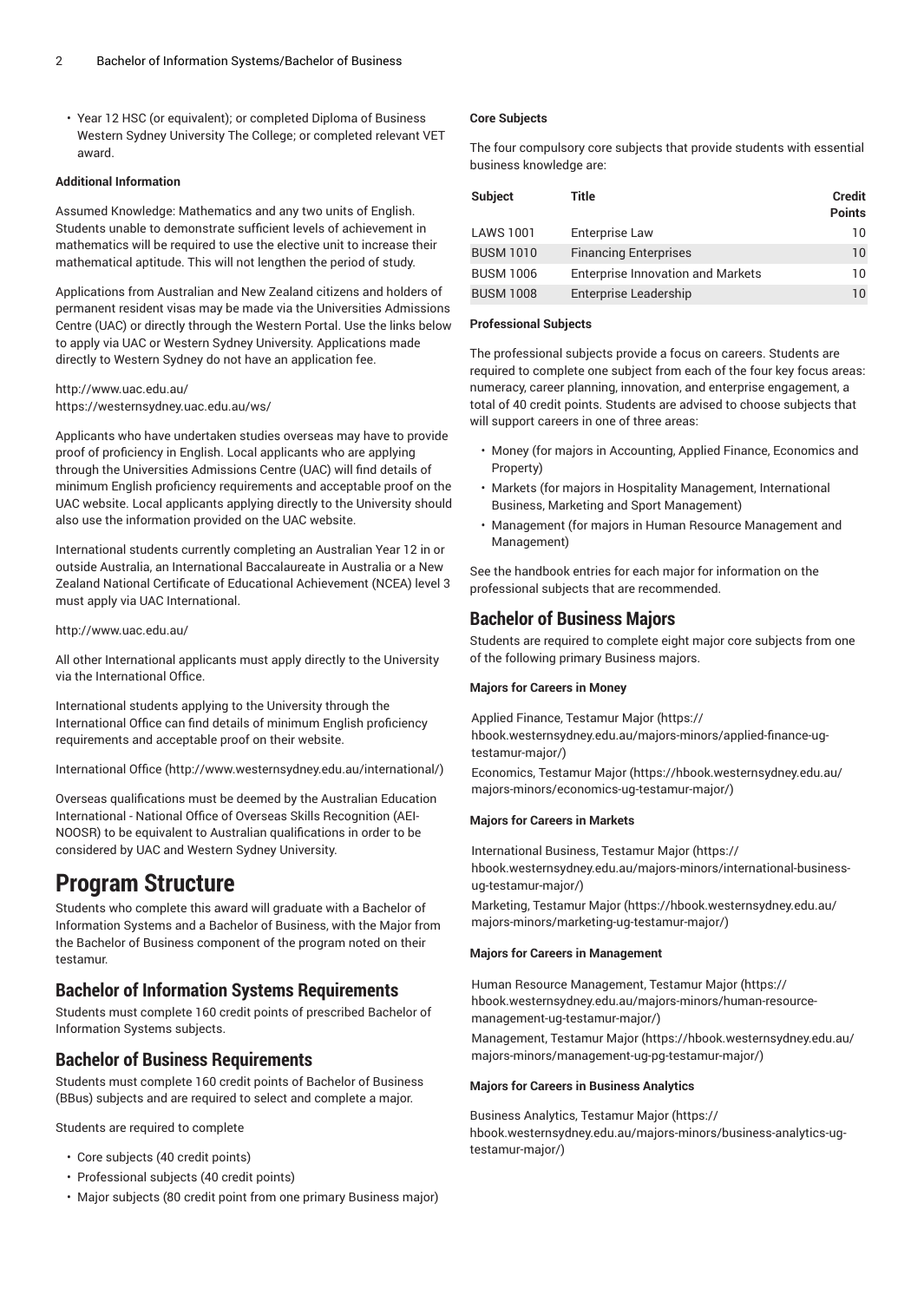### **Replaced Majors**

The majors listed below count towards completion of this program for students who began studying these majors prior to the years indicated below.

MT2035 Hospitality [Management,](http://handbook.westernsydney.edu.au/hbook/specialisation.aspx?unitset=MT2035.1) Testamur Major [\(http://](http://handbook.westernsydney.edu.au/hbook/specialisation.aspx?unitset=MT2035.1) [handbook.westernsydney.edu.au/hbook/specialisation.aspx?](http://handbook.westernsydney.edu.au/hbook/specialisation.aspx?unitset=MT2035.1) [unitset=MT2035.1\)](http://handbook.westernsydney.edu.au/hbook/specialisation.aspx?unitset=MT2035.1), discontinued in 2020.

MT2027 [Marketing,](http://handbook.westernsydney.edu.au/hbook/specialisation.aspx?unitset=M1054.1) Testamur Major ([http://](http://handbook.westernsydney.edu.au/hbook/specialisation.aspx?unitset=M1054.1)

[handbook.westernsydney.edu.au/hbook/specialisation.aspx?](http://handbook.westernsydney.edu.au/hbook/specialisation.aspx?unitset=M1054.1) [unitset=M1054.1](http://handbook.westernsydney.edu.au/hbook/specialisation.aspx?unitset=M1054.1)), replaced by Marketing, Testamur Major in 2021 (listed above).

## **Recommended Sequence**

Qualification for this award requires the successful completion of 320 credit points which include the subjects listed in the recommended sequence below.

Use the links above to see the core, professional and major subjects required for each Bachelor of Business major. Students should follow the recommended sequence below and not the sequence listed under each major.

## **Full-time**

| Course                             | <b>Title</b>                                           | <b>Credit</b><br><b>Points</b> |
|------------------------------------|--------------------------------------------------------|--------------------------------|
| Year 1                             |                                                        |                                |
| Autumn session                     |                                                        |                                |
| COMP 1005                          | <b>Programming Fundamentals</b>                        | 10                             |
| <b>COMM 1026</b>                   | <b>Principles of Professional Communication</b><br>ı   | 10                             |
| BBus core subject 1                |                                                        | 10                             |
| BBus core subject 2                |                                                        | 10                             |
|                                    | <b>Credit Points</b>                                   | 40                             |
| <b>Spring session</b>              |                                                        |                                |
| <b>MATH 1030</b>                   | <b>Statistics for Business</b>                         | 10                             |
|                                    | Note: MATH 1030 is also the BBus professional subject1 |                                |
| <b>COMP 2004</b>                   | <b>Computer Networking</b>                             | 10                             |
| BBus core subject 3                |                                                        | 10                             |
| BBus core subject 4                |                                                        | 10                             |
|                                    | <b>Credit Points</b>                                   | 40                             |
| Year <sub>2</sub>                  |                                                        |                                |
| Autumn session                     |                                                        |                                |
| <b>INFS 1006</b>                   | <b>Systems Analysis and Design</b>                     | 10                             |
| <b>INFS 1002</b>                   | Information Systems in Context                         | 10                             |
| BBus major subject 1               |                                                        | 10                             |
| Select one elective subject        |                                                        | 10                             |
|                                    | <b>Credit Points</b>                                   | 40                             |
| <b>Spring session</b>              |                                                        |                                |
| <b>INFS 2001</b>                   | Database Design and Development                        | 10                             |
| <b>INFO 3001</b>                   | <b>Computer Security</b>                               | 10                             |
| BBus major subject 2               |                                                        | 10                             |
| <b>BBus professional subject 2</b> |                                                        | 10                             |
|                                    | <b>Credit Points</b>                                   | 40                             |
| Year <sub>3</sub>                  |                                                        |                                |
| <b>Autumn</b> session              |                                                        |                                |
| <b>COMP 2020</b>                   | <b>Technologies for Web Applications</b>               | 10                             |
| <b>INFO 3003</b>                   | Human-Computer Interaction                             | 10                             |
| BBus major subject 3               |                                                        | 10                             |

| BBus major subject 4        |                                                  | 10  |
|-----------------------------|--------------------------------------------------|-----|
|                             | <b>Credit Points</b>                             | 40  |
| <b>Spring session</b>       |                                                  |     |
| <b>INFS 3012</b>            | Information Systems Deployment and<br>Management | 10  |
| <b>COMP 3013</b>            | <b>Mobile Applications Development</b>           | 10  |
| BBus major subject 5        |                                                  | 10  |
| BBus major subject 6        |                                                  | 10  |
|                             | <b>Credit Points</b>                             | 40  |
| Year 4                      |                                                  |     |
| Autumn session              |                                                  |     |
| <b>INFO 3008</b>            | <b>Professional Development</b>                  | 10  |
| <b>INFS 3006</b>            | <b>Emerging Trends in Information Systems</b>    | 10  |
| BBus major subject 7        |                                                  | 10  |
| BBus professional subject 3 |                                                  | 10  |
|                             | <b>Credit Points</b>                             | 40  |
| <b>Spring session</b>       |                                                  |     |
| COMP 3019                   | Professional Experience (Advanced)               | 10  |
| <b>INFO 3011</b>            | Social Computing                                 | 10  |
| BBus major subject 8        |                                                  | 10  |
| BBus professional subject 4 |                                                  | 10  |
|                             | <b>Credit Points</b>                             | 40  |
|                             | <b>Total Credit Points</b>                       | 320 |
|                             |                                                  |     |

## **Part-time**

Use the links above to see the core, professional and major subjects required for each Bachelor of Business major. Students should follow the recommended sequence below and not the sequence listed under major.

| Course                      | <b>Title</b>                                           | <b>Credit</b><br><b>Points</b> |
|-----------------------------|--------------------------------------------------------|--------------------------------|
| Year 1                      |                                                        |                                |
| <b>Autumn session</b>       |                                                        |                                |
| <b>COMP 1005</b>            | <b>Programming Fundamentals</b>                        | 10                             |
| BBus core subject 1         |                                                        | 10                             |
|                             | <b>Credit Points</b>                                   | 20                             |
| <b>Spring session</b>       |                                                        |                                |
| <b>INFS 1002</b>            | <b>Information Systems in Context</b>                  | 10                             |
| BBus core subject 2         |                                                        | 10                             |
|                             | <b>Credit Points</b>                                   | 20                             |
| Year <sub>2</sub>           |                                                        |                                |
| <b>Autumn session</b>       |                                                        |                                |
| <b>COMM 1026</b>            | <b>Principles of Professional Communication</b><br>1   | 10                             |
| BBus core subject 3         |                                                        | 10                             |
|                             | <b>Credit Points</b>                                   | 20                             |
| <b>Spring session</b>       |                                                        |                                |
| <b>INFS 2001</b>            | Database Design and Development                        | 10                             |
| BBus core subject 4         |                                                        | 10                             |
|                             | <b>Credit Points</b>                                   | 20                             |
| Year <sub>3</sub>           |                                                        |                                |
| <b>Autumn session</b>       |                                                        |                                |
| <b>MATH 1030</b>            | <b>Statistics for Business</b>                         | 10                             |
|                             | Note: MATH 1030 is also the BBus Professional subject1 |                                |
| Select one elective subject |                                                        | 10                             |
|                             | <b>Credit Points</b>                                   | 20                             |